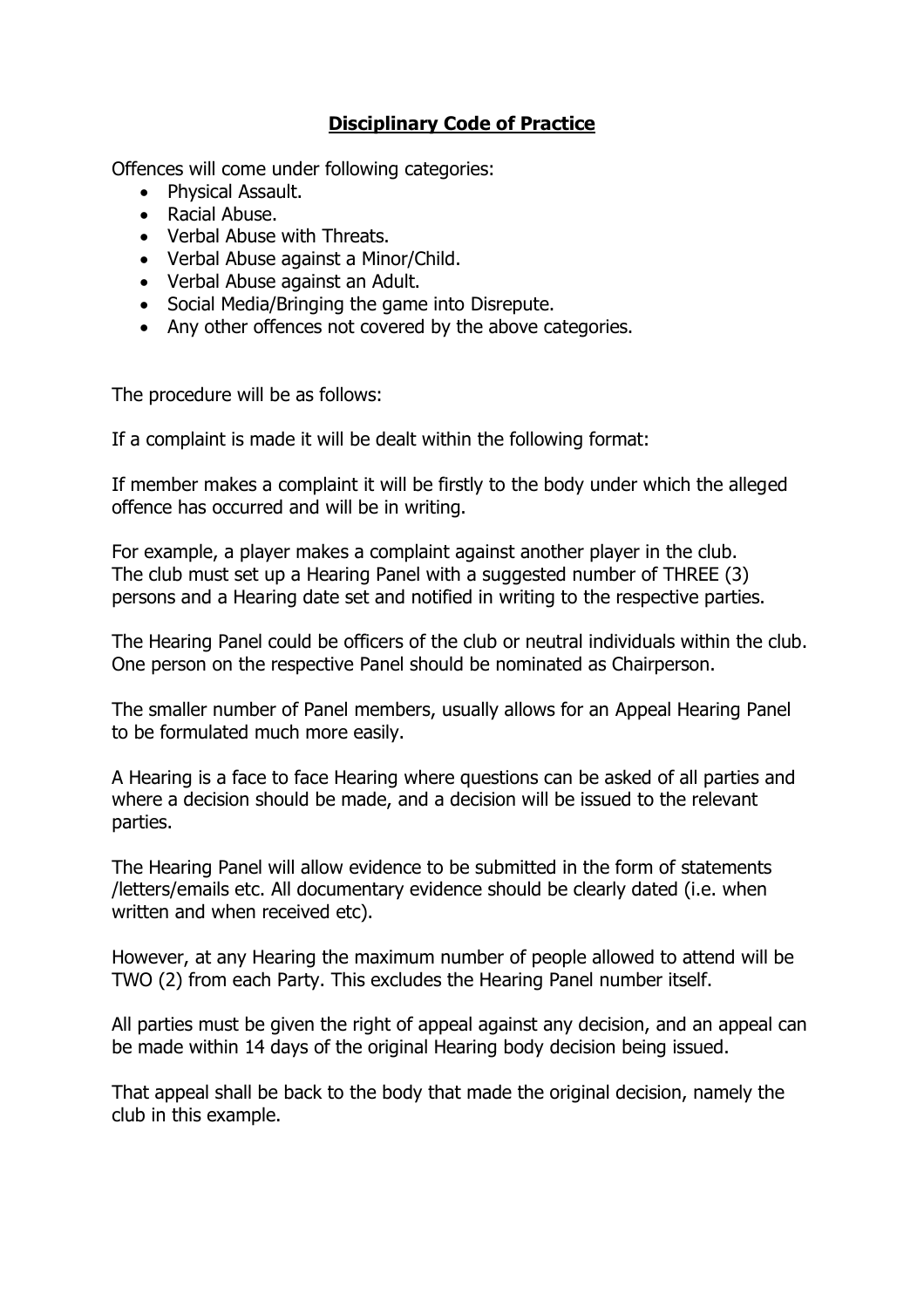If an appeal is received, the original body making the decision must set up an Appeal Hearing as soon as possible, and the Appeal Hearing Panel will be constituted of three different individuals to the original Hearing panel.

A further face to face hearing must be set which can accept new evidence and a decision will be made.

An Appeal Hearing at any point will have the powers to uphold the original decision and increase, decrease or retain the original penalty applied or it can rescind the original decision totally.

Should any of the party's feel it necessary, they can Appeal to the League/Section after the above process has taken place, where again that body must set up a Hearing Panel and a face to face hearing will take place and a decision issued.

Once this has taken place and a further Appeal is received, again it must go back to the body that made the decision who can change or uphold the original decision before it possibly goes to the next level.

If this then gives rise to a further appeal, this will then go to the County Association which will follow the same format of a face to face hearing etc.

Following that it can go through to the BCGBA on same format.

At all points the right to appeal must be given to both parties.

In all instances the first point of complaint must be to the lowest part of the process as set out below:

Individual to a club.

Individual/Club to the League/Section only after being dealt with at the lowest point of complaint.

Individual/Club/League /Section to the County, only after being dealt with at the lowest point of complaint.

Individual/Club/League/Section/County to BCGBA.

The decisions at the Hearing Panel anywhere in the process should be issued verbally at the time of the respective Hearing, but the Hearing Panel also have the discretion to issue a decision in writing at a later date, after the face to face Hearing has concluded.

All decisions in the process must be given in writing after a hearing has been held, and the right of appeal reply should be 14 days from the date of the letter being issued but should clearly stipulate the period in the letter.

All decision letters should be sent by recorded delivery to the respective parties.